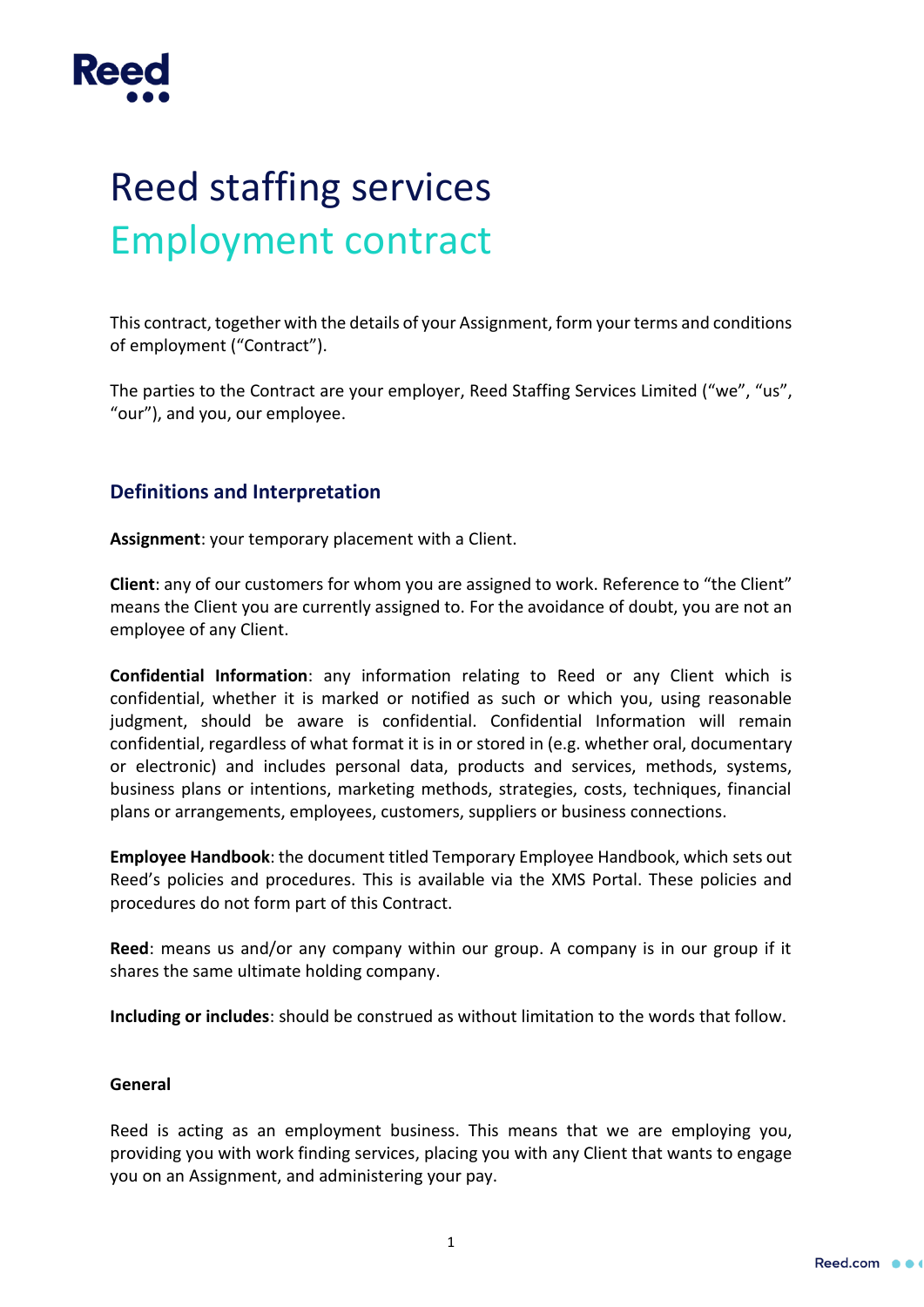

This Contract sets out the terms of the employment relationship between you and us. It begins on the first day of your first Assignment and continues until terminated as set out below. For the avoidance of doubt, this Contract will remain in force during any periods between Assignments.

We cannot guarantee that there will always be a suitable Assignment for you. You will only be paid whilst in an Assignment (including any period of paid leave), however, you will not be required to be "on call" between Assignments.

#### **Place of work**

As you will be working in Assignments at various Clients, you do not have a permanent work location. You may be required to work at any location in accordance with the requirements of each Assignment or as specified by us.

#### **Hours of work**

The likely duration and hours of work for each Assignment will be as notified to you before the commencement of the relevant Assignment.

You must keep us informed of your availability to work and respond to our enquiries as to availability in a timely manner, including during any period when you are not on Assignment.

#### **Pay**

You will be entitled to be paid the hourly rate for work done on an Assignment. The hourly rate will be as set out in the assignment details provided to you prior to the commencement of the relevant Assignment. The minimum hourly rate we reasonably expect to achieve is the national minimum wage (as may be amended from time to time). We will deduct appropriate income tax and national insurance contributions, as well as sums in respect of pension contributions (if appropriate) together with any other sums required by law to be deducted (including any court orders) or which you have agreed should be deducted.

You will be paid in respect of hours worked on an Assignment which have been verified by the Client. It is your responsibility to keep a record of the hours you have worked, obtain the Client's verification of such hours, and submit these to us for processing in order to be paid on time.

We will pay you for work you have done on an Assignment regardless of whether the Client has paid us in respect of such work. You will be paid weekly in arrears, following verification of the hours worked or at such other intervals, as notified to you prior to the commencement of the relevant Assignment.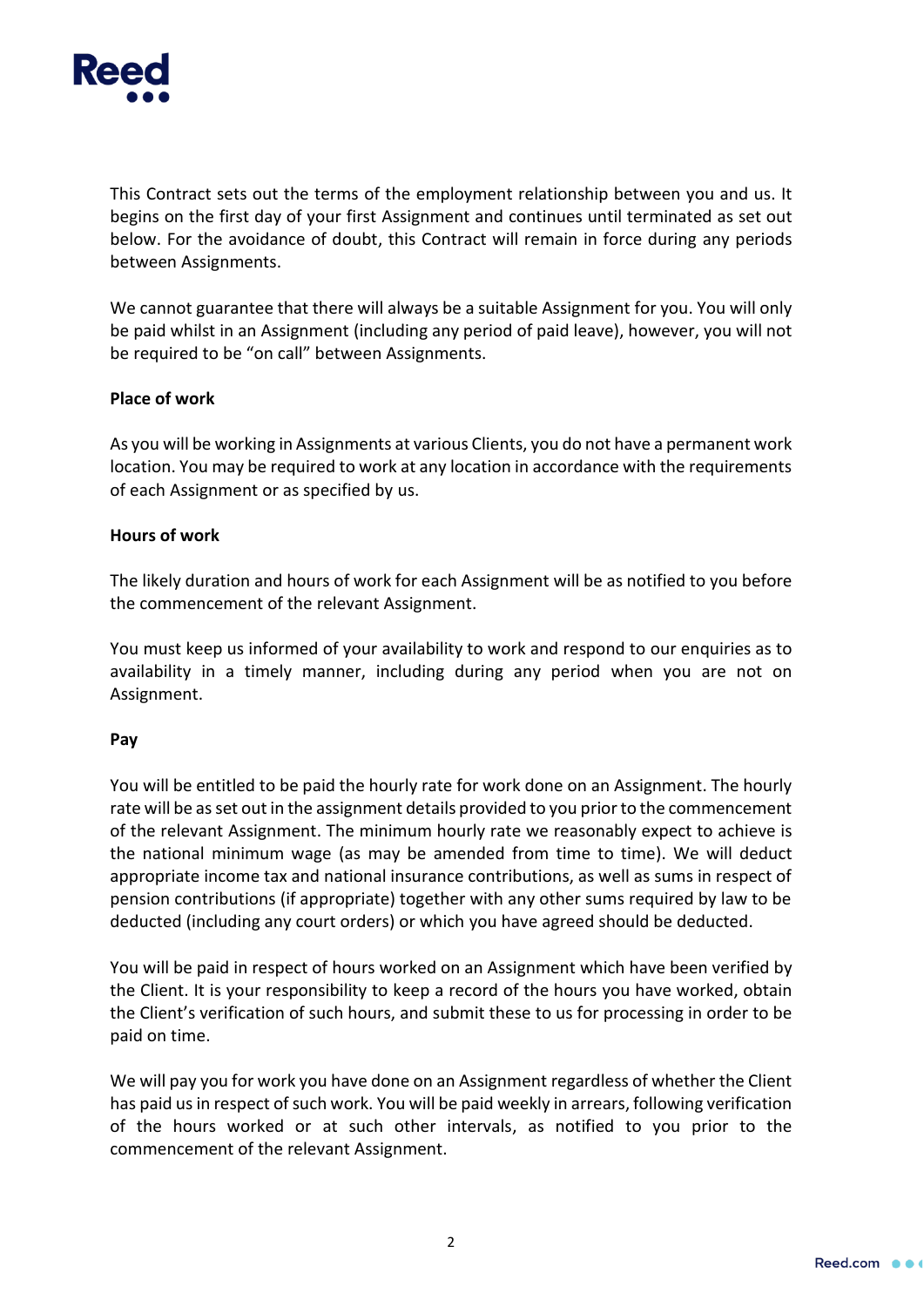

We will comply with our duties in accordance with Part 1 of the Pensions Act 2008. A contracting-out certificate is not in force in respect of this employment.

You authorise us to deduct from your pay (which for this purpose includes payment in lieu of notice, bonus, holiday pay and sick pay) at any time all and any debt owed by you to Reed, including any loans or advances made to you by Reed, any payment made in error by Reed, or any overpayment of pension contributions, holiday pay or sick pay. In addition, you agree to repay Reed, promptly and in full, any debt owed by you to Reed.

#### **Expenses**

You must ensure any expenses which you intend to claim are agreed with us or the Client in advance. Expense claims must be accompanied by appropriate receipts and submitted in a timely manner.

#### **Employee's Obligations**

You confirm that all information given to Reed as to your identity, entitlement to work in the United Kingdom, experience, training, qualifications, and authorisations is true and complete. You must notify us immediately if you cease to be eligible to work in the UK.

Where Reed is required to carry out a criminal record check , you agree to register with the relevant service and give Reed permission to access your record.

You agree to cooperate fully with any vetting checks that apply to any role in which we place you.

You must notify us if any Assignment is with a Client for whom you have previously worked.

In respect of each Assignment, you must inform us immediately if you become aware of any circumstances which may make working in such Assignment detrimental to your interests or the interests of Reed and/or the Client.

You must comply with all Reed policies and procedures as set out in the Employee Handbook.

During an Assignment, you undertake: not to engage in any conduct detrimental to the interests of Reed and/or the Client; to be present during the times or for the total number of hours each day and/or week, as set out in the details of the Assignment; to take all reasonable steps to safeguard your own health and safety and the health and safety of others who may be affected by your actions; to comply with any policies, procedures, rules, or obligations implemented by Reed and the Client; to comply with all lawful and reasonable instructions and requests, within the scope of your Assignment, by Reed and the Client; to perform all work under the Assignment using all reasonable skill and care;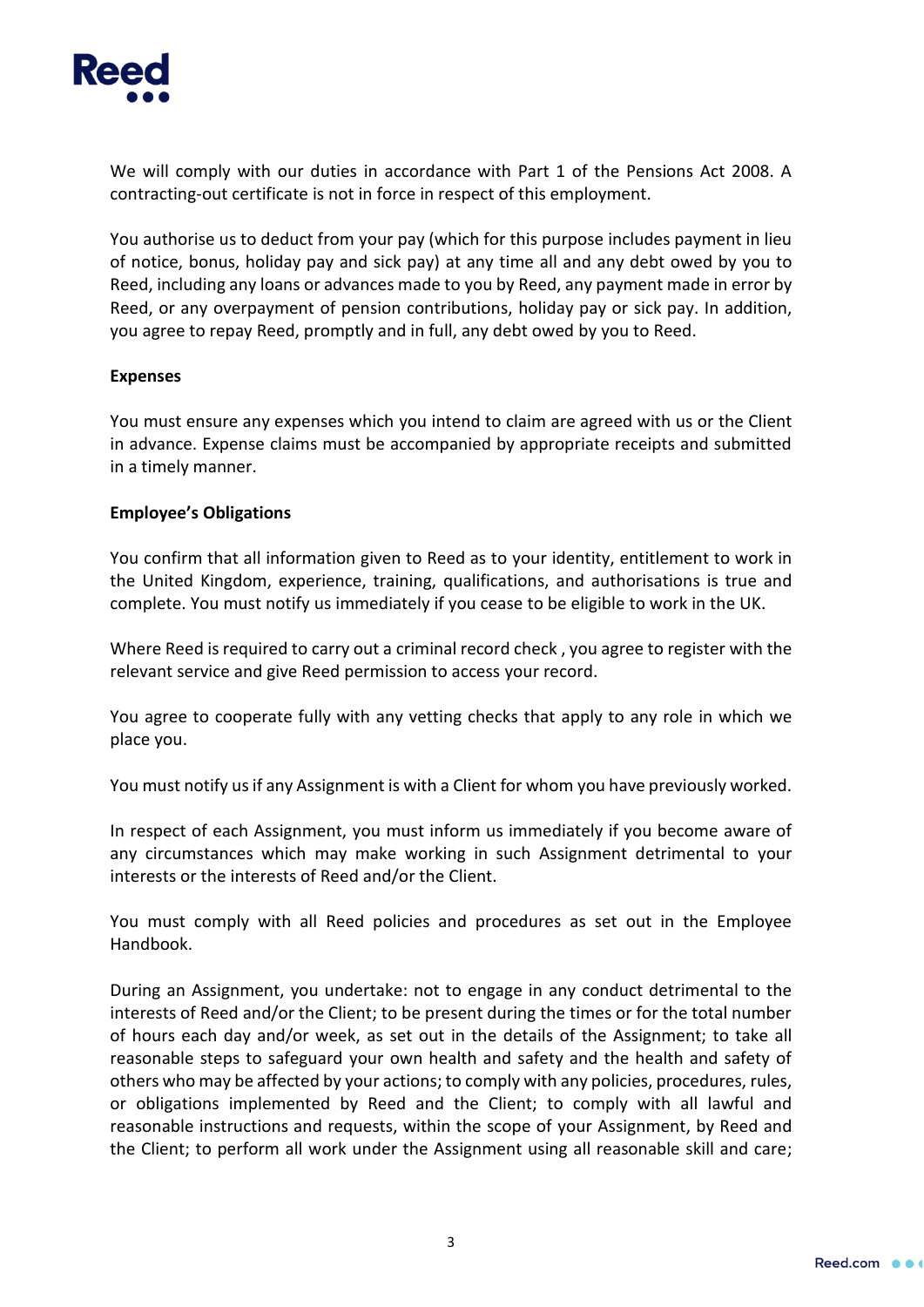

and to act in a professional manner, to dress appropriately, to wear or produce any form of ID required, and to observe all applicable laws and regulations.

### **Holidays and Working Time**

You are entitled to statutory paid annual leave. You have no other entitlement to payment for holidays (including bank/public holidays) or for other absences, other than any statutory entitlements.

Your leave year will begin on 1st January.

You will be informed on your payslip of the number of hours of paid leave which you have accrued, and the rate at which this will be paid. You may only take paid annual leave at such time and for such duration as you have accrued. You must repay on demand any payment made by us for annual leave which is more than that which you have accrued. You agree that we may deduct any such overpayment from any sum owed to you at any time.

You may apply to take unpaid leave subject to prior written agreement by us.

You are not permitted to carry forward any accrued leave from one leave year to another. Since this Contract remains in force between Assignments, no payment in lieu of any accrued annual leave will be made on termination of an Assignment. A payment in lieu of any accrued annual leave will only be made when this Contract is ended.

You are required to give a minimum of two weeks' notice to take paid annual leave. For the avoidance of doubt, such notice must be given even when you are not on an Assignment. We reserve the right to refuse permission for you to take annual leave.

It is your responsibility to notify us of hours worked other than for us if you exceed or are likely to exceed a maximum of: 48 hours working time per week, and/or eight hours working time between the hours of 10.00 pm and 7.00 am.

#### **Confidential information**

You acknowledge that you will have access to Confidential Information during this employment and your Assignments. You undertake to keep all such Confidential Information in the strictest confidence and not to disclose such information to anyone (unless it is in the proper performance of an Assignment or with the prior written consent of Reed or the Client) during or after the end of this Contract.

You may be required to sign a confidentiality undertaking by Reed and/or the Client. You acknowledge that failure to do so may result in withdrawal from or termination of the relevant Assignment.

#### **Data Protection**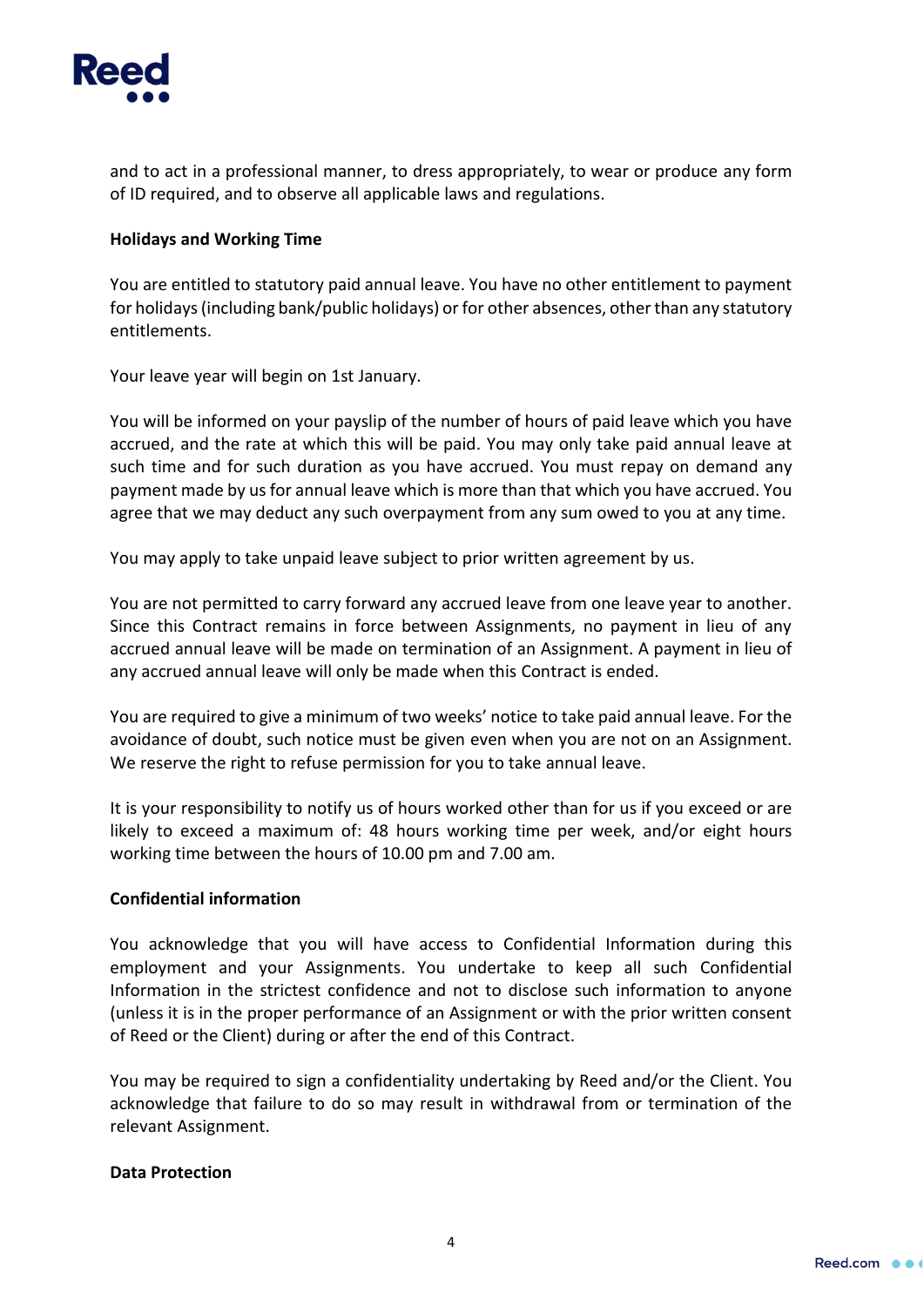

Reed will collect and process your personal data in accordance with its Privacy Notice.

You must comply with the Client's data protection policy when handling personal data in the course of an Assignment.

Failure to comply with such policy may result in termination of the relevant Assignment, be dealt with under our disciplinary procedure and, in serious cases, may be treated as gross misconduct leading to summary dismissal.

## **Intellectual Property**

You accept that any intellectual property right created or developed in connection with work done on an Assignment will belong to Reed or the Client, as appropriate. You agree (i) that all such intellectual property rights will be assigned automatically to Reed or the Client, as appropriate; (ii) not to assert, exercise or claim any such intellectual property rights (including, without limitation, moral rights); (iii) to hand over to Reed or the Client all documents and other materials created or developed whilst on Assignment; and (iv) if requested, to execute an intellectual property assignment agreement in favour of Reed or the Client and do such other things as may be necessary to vest such intellectual property rights in Reed or the Client.

## **Reed Discount Club**

If you opt in, you will become a member of the Reed Discount Club (the "Club") during such periods as you are paying a subscription fee to the Club. Accordingly, you authorise Reed to deduct from your net weekly pay the subscription fee (which will be notified in advance) and to pay the same to the Club. Reed reserves the right to amend or vary the Club benefits and terms and to withdraw or terminate the Club without payment of compensation.

## **Grievances, Disciplinaries and Sickness Absence**

If you have a grievance in connection with your employment, you should present such grievance in accordance with the Grievance Policy and Procedure set out in the Employee Handbook.

If your conduct or performance gives cause for concern, this could result in you being subject to disciplinary action in accordance with the Disciplinary Policy and Procedure set out in the Employee Handbook.

If you are unable to work due to sickness or injury, you should refer to the provisions regarding sickness absence set out in the Employee Handbook.

## **Termination**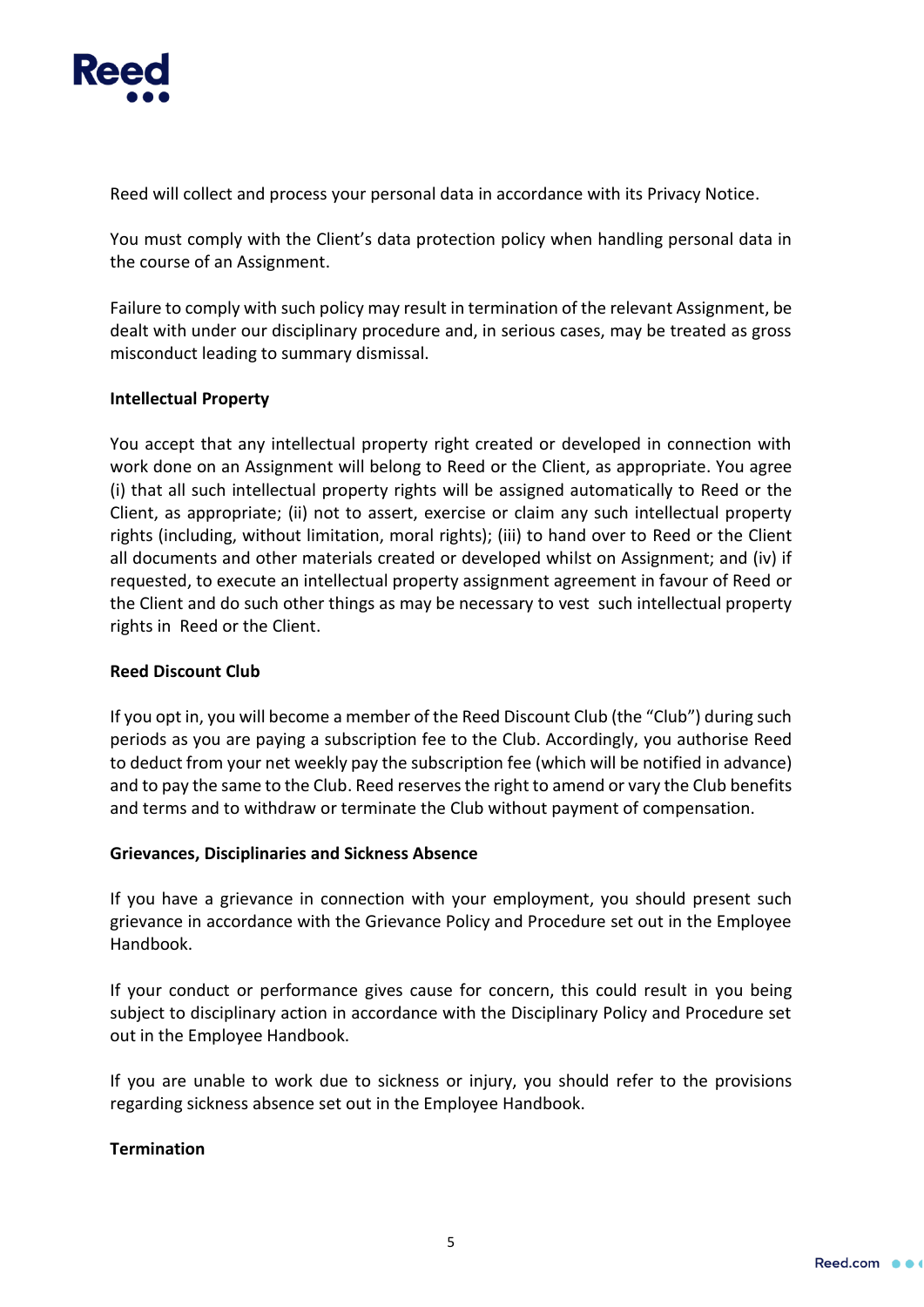

You acknowledge that an Assignment may be ended at any time and without reasons being given. For the avoidance of doubt, and unless notified otherwise, the ending of an Assignment does not affect the continuity of your employment with us.

If you have been continuously employed for one month or more, notice of termination of employment must be given as follows:

36.1 Termination by us:

We will give:

two weeks' notice if your period of continuous employment is less than two years; three weeks' notice if your period of continuous employment is more than two years but less than three years; one additional week for each additional year of continuous employment up to a maximum of thirteen weeks.

36.2 Termination by you:

You must give not less than one week's notice of termination of employment. If you give notice of more than one week, we will be entitled to treat that as one week's notice.

Whether notice of termination is served by you or us, we may, in our sole and absolute discretion, make a payment in lieu of notice.

We will be entitled to dismiss you at any time without notice if you commit a serious breach of your obligations or duties as an employee (and for this purpose you will have similar duties to the Client whilst on Assignment), or cease to be eligible to work in the United Kingdom.

On termination of your employment (or on demand), you must: immediately return all property belonging to Reed and/or any Client; irretrievably delete or destroy any Confidential Information; and provide a signed statement that you have complied fully with the obligations under this paragraph together with such reasonable evidence of compliance as we may request.

## **Changes to Terms of Employment**

Reed reserves the right to make reasonable changes to these terms of employment at any time.

#### **Governing Law and Jurisdiction**

This Contract is governed by and interpreted in accordance with English law.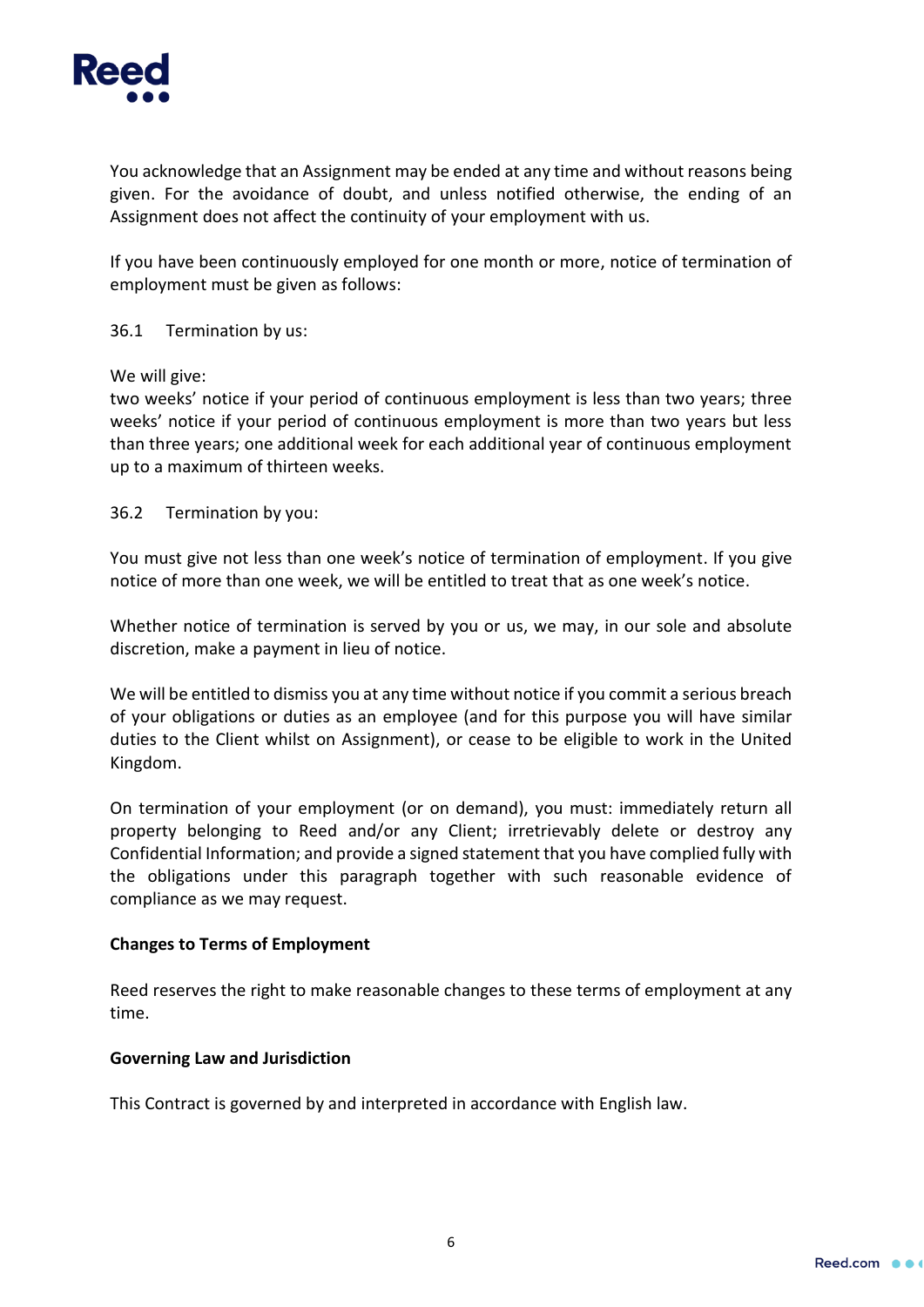

The parties agree that the courts and tribunals of England and Wales will have exclusive jurisdiction to settle any dispute or claim arising out of or in connection with this Contract or its subject matter or formation (including non-contractual disputes or claims).

## **Remote Working Outside the UK**

If you wish to perform your Assignment outside the UK ("working abroad"), you must submit a request to us at least four weeks in advance of the date that you wish to start working abroad. You acknowledge that approval of your request is at our sole and absolute discretion.

If we and the Client agree to you working abroad, you are responsible for checking your eligibility to work in the relevant country and arranging and paying for any visas, permission to work, and accommodation.

You are liable for any additional income taxes and/or employee social security contributions which may be applicable in the relevant country and you authorise us to make additional deductions or seek reimbursements, if necessary, for this purpose. You are responsible for any personal tax declarations that may need to be made.

You warrant that (i) you can perform your Assignment effectively and lawfully; (ii) you have not and will not be in the relevant country in excess of 183 days in any rolling 3 year period; (iii) you will not do any work other than work in the course of your Assignment; and (iv) you will not process any personal data in the course of your Assignment.

You agree that you are responsible for ensuring that you are able to work effectively, including having the necessary technology, equipment and furniture in place.

You accept that you are working abroad at your own risk and that we will not be liable for any loss or injury you suffer due to your request being approved.

You must comply with all applicable laws and regulations, including health and safety, both in the relevant country and the United Kingdom.

You acknowledge that this Contract remains subject to English law and the jurisdiction of the courts and tribunals of England and Wales.

## **Student Visa**

If you are a student under a student visa, you may only work if authorised by the Secretary of State as stated on your visa. You acknowledge and agree that such visa sets out the scope, limits and conditions of any work that you do in the UK.

You must not work in excess of the hours stated in your visa. The weekly hours limit (WHL) will apply over a 7 day period, starting on Monday and ending on Sunday, and applies during term time. The WHL includes all work that you do, regardless of employer or